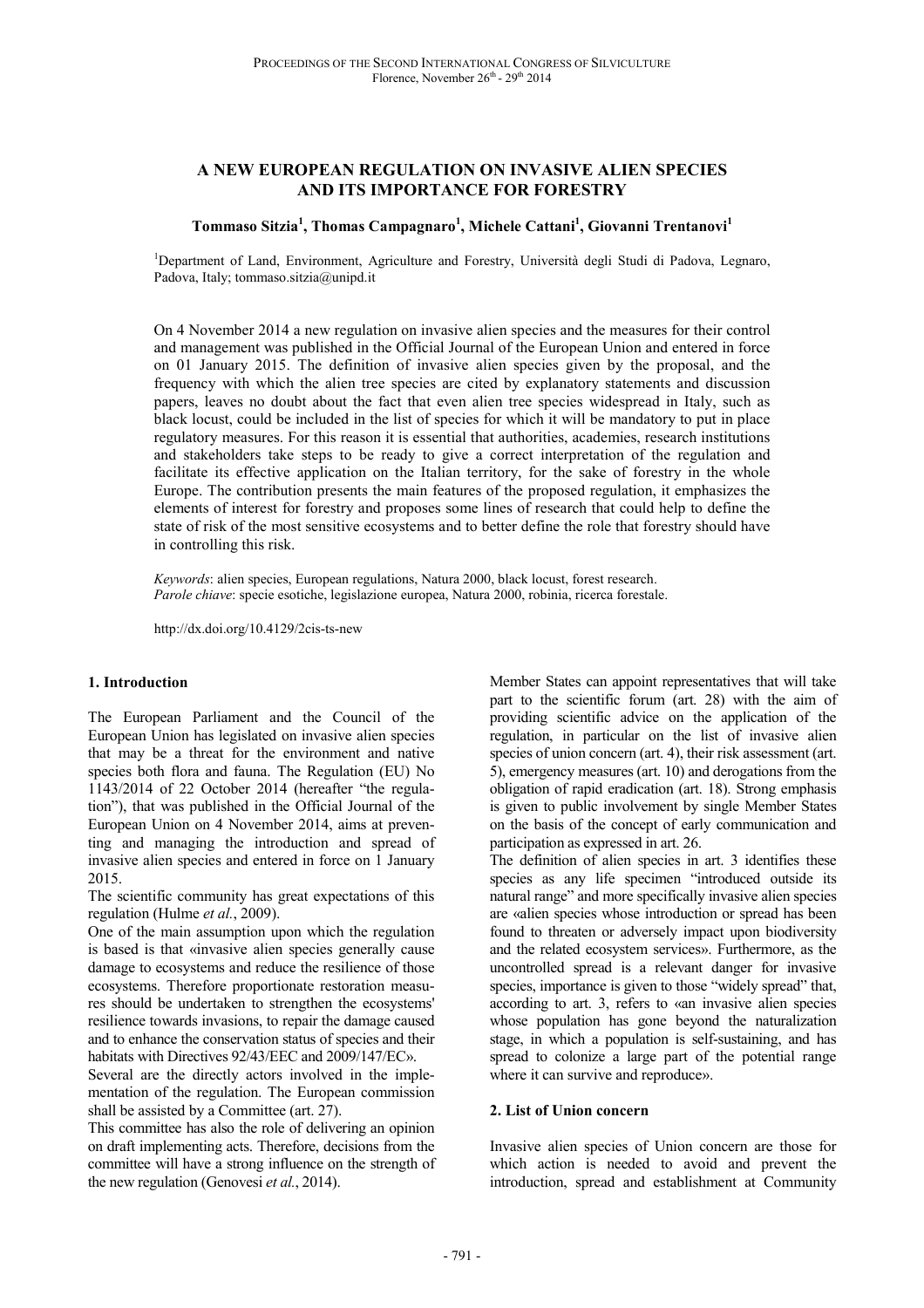level. When one species is proposed it must undergo a risk assessment (art. 5).

The risk assessment will be carried out through an analysis of the range (current and potential) of invasive alien species by considering and reporting some key elements such as: (i) description of the species; (ii) reproduction and distribution by considering the conditions necessary for the diffusion; (iii) analysis of possible pathways of introduction and spread whether accidental or deliberate; (iv) risk of introduction, establishment and spread under current and future conditions; (v) current distribution; (vi) possible negative effects on biodiversity and related ecosystem services; (vii) the assessment of costs of their potential impacts; and (viii) uses and social and economic benefits. This risk assessment will be carried out on those species proposed to be of Union concern. To be entered in the list, species must meet, based on available scientific evidence, five criteria (Fig. 1): (i) are alien to the Union territory; (ii) are able to thrive and spread into the environment under the current and future climate and the biological conditions in at least one biogeographical a region and at least three countries; (iii) are likely to negatively impact on biodiversity, ecosystem services, human health or the economy; (iv) concerted action is required as underlined by risk assessment; and (v) actions will likely affect their negative impacts. Furthermore, Member States can propose species to be listed among those of Union concern and may, according to art. 12, establish a national list of invasive alien species of Member State concern. For the latter species, Member States may apply a set of measures as prevention (arts. 7, 8, and 13), early detection and rapid eradication (arts. 14-17), and management and restoration of habitats (arts. 19 and 20). As the case for the list of Union concern, even the list of Member State concern must under approval from the committee.

# **3. Deadlines**

A set of deadlines related to the list of Union concern are indicated in the regulation in order for its effective implementation (Fig. 2). The commission must submit to the Committee by 2 January 2016 the implementing acts through which it identifies invasive alien species to be included in the list. Moreover, Member States within 18 months from the adoption of the list must:

a) according to art. 13, analyse the pathways of introduction and spread of invasive alien species within their terrestrial and marine territory in order to rank possible actions for 'priority pathways'.

Furthermore, to tackle these pathways one or more action plans must be in place within three years since the adoption of the list of concern;

b) according to art. 14, establish a surveillance system that collects and records data on invasive alien species using surveys, monitoring and general procedures that prevent the spread of these species.

The monitoring system provides coverage of the entire territory of the member states to assess the presence of new species, the rapid identification of potential entry

of invasive alien species within the member countries, and must be an internationally recognized system;

(c) according to art. 19, prepare adequate management measures (see the following chapter for further explanation).

### **4. Management of widely spread invasive alien species**

The European Commission shall also prepare plans for managing invasive alien species whether through management or restoration measures according to art. 19 and art. 20 of the Regulation, respectively.

Management measures are identified as physical, chemical or biological actions which are lethal or non-lethal to control or contain and eradicate invasive alien species. For already established invasive alien species comercial use can be only temporarily permitted after that all appropriate controls are taken into account.

Restoration measures must be proportional to the impacts that the species have on the environment, taking into account a cost/benefit analysis of the related activities.

# **5. Polluter pays principle**

According to art. 21, the regulation also establishes that costs of invasive alien species will be paid based on the polluter pays principle.

Therefore, all Member States must aim at recovering costs undergone to prevent, minimise and mitigate the negative impacts brought by invasive alien species, as well as cost related to habitat restoration.

As stated by Beninde *et al.* (2014) payments must be covered by human beings or legal person found to be the cause of the introduction or spread of invasive alien species.

These authors also highlighted that in this way society as a whole will not bear the costs of these activities.

### **6. Invasive alien tree species: the example of** *Robinia pseudoacacia*

This new regulation is an opportunity for silviculturists and forest research to deepen the knowledge on invasive alien tree species (Sitzia, 2014). An example of an alien species important to many forest stakeholders and that is invasive in many countries around the world and that covers large areas in certain European countries, such as Italy (see Fig. 3), is the black locust (*Robinia pseudoacacia*).

Many different habitats are threatened by this invasive alien tree species. For example, in north-east Italy it can invade different forest habitats, river corridors, fixed dunes and other open lands.

The invasion of this species drives changes on tree and understory communities (Essl *et al.*, 2011; Sitzia *et al.*, 2012; Trentanovi *et al.*, 2013; Staska *et al.*, 2014).

Nevertheless, in floodplain forests, ceasing coppicing can favour a more natural forest structure (Motta *et al.*, 2009).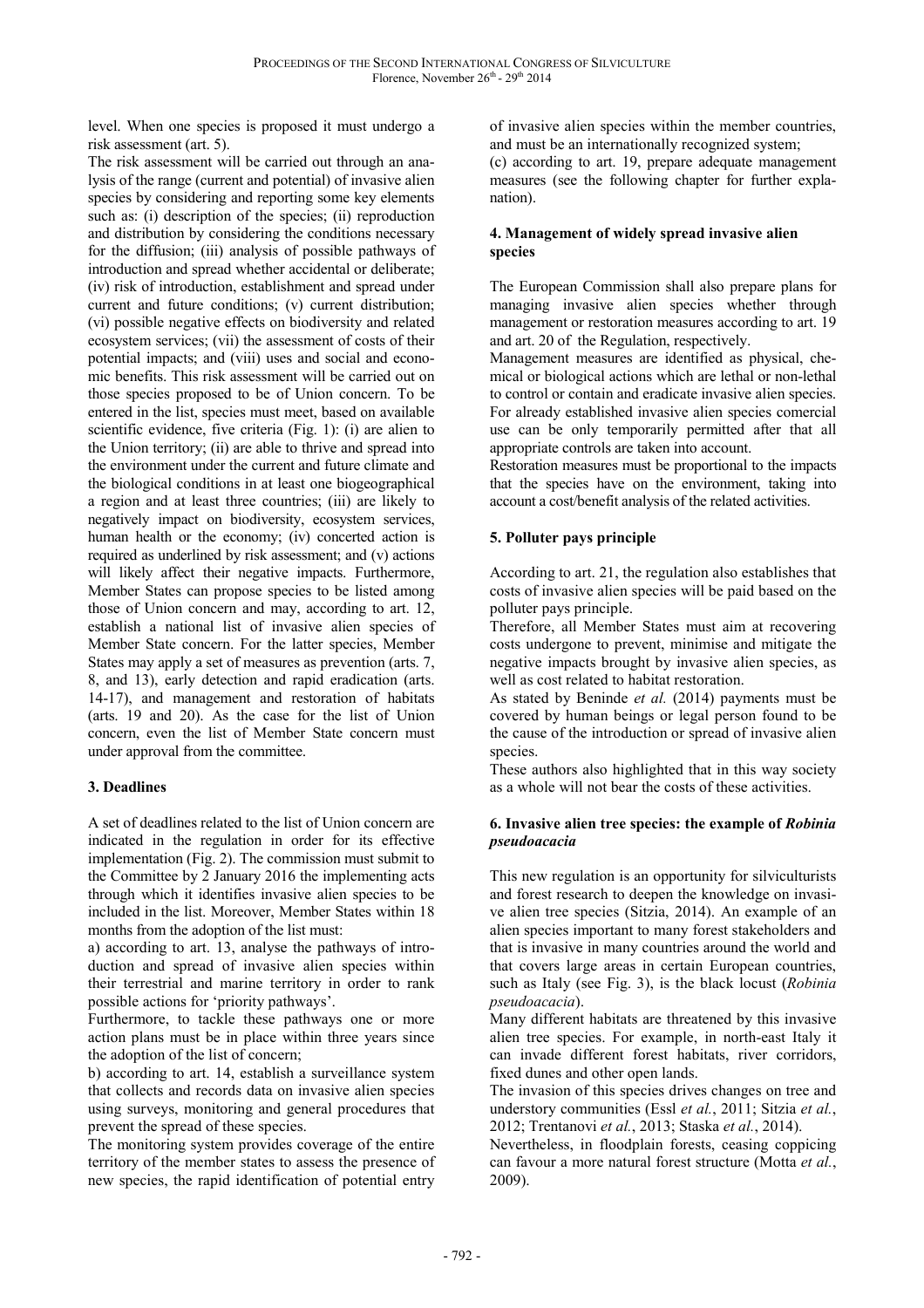# **7. Conclusion**

Forest research should try to contribute to the future steps linked to this new regulation. We highlight five main research topics that will require further research. These may play a key role in controlling the spread and control of invasive alien tree species. Investigation should focus on (a) defining the composition and structure of

spontaneously developed and planted stands formed by invasive alien tree species, (b) the invasion process of adjacent native woodlands, (c) the invasion of adjacent semi-natural and natural non-wooded ecosystems, (d) the phenotypic and genetic differentiation between populations of invasive alien tree species and their equivalents in the species' native range, (e) the changes in the provision of ecosystem services.



Figure 1. Criteria for listing invasive alien species of Union concern.



Figure 2. Important deadlines and steps for the implementtation of the Regulation.



Figure 3. Stand of black locust in the outer Alpine hills of Veneto Region (left) and the distribution of black locust and tree of heaven (*Ailanthus altissima*) woodlands within the Italian administrative regions. Size of the circles are proportional to the ratio of regional to Italian area  $(2,335 \text{ km}^2)$  they represent (right) (data from Tabacchi *et al.*, 2007).